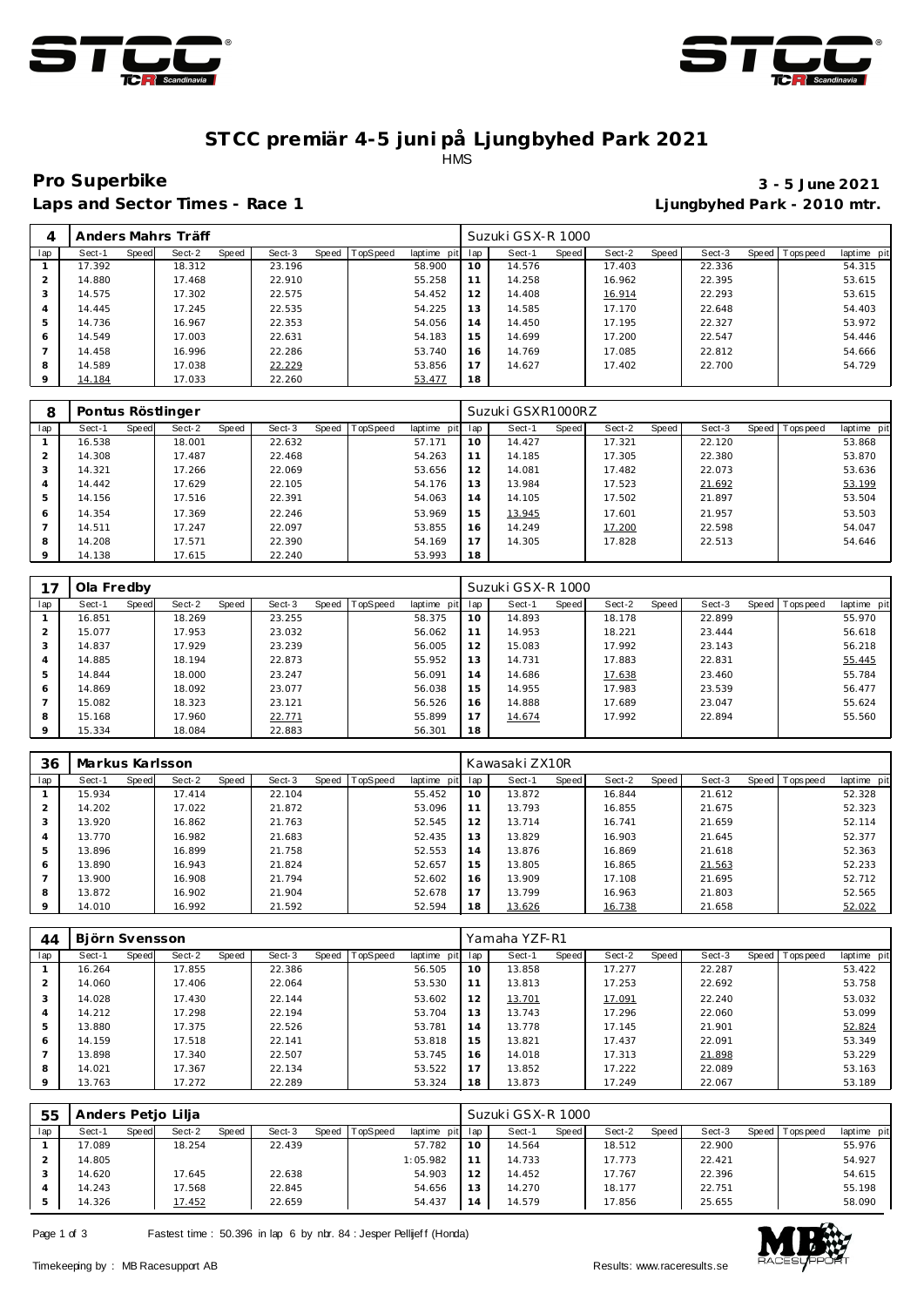



## **ST CC premiär 4-5 juni på Ljungbyhed Park 2021** HMS

# **Pro Superbike 3 - 5 June 2021 Laps and Sector Times - Race 1 Ljungbyhed Park - 2010 mtr.**

| Lans and Sector Times - Pace |  |
|------------------------------|--|

| 14.240 | 17.681 | 22.556 | 54.477 | 1 E      | 14.994 | 18.611 | 22.509 | 56.114 |
|--------|--------|--------|--------|----------|--------|--------|--------|--------|
| 14.203 | 17.748 | 23.358 | 55.309 | $16$ .   | 14.200 | 17.764 | 22.752 | 54.716 |
| 14.311 | 7.669  | 22.286 | 54.266 |          | 14.485 | 17.711 | 22.483 | 54.679 |
| 14.355 | 17.731 | 22.711 | 54.797 | 10<br>18 |        |        |        |        |

| 84             | Jesper Pellijeff |       |        |       |        |       |          |             |     | Honda CBR 1000 |       |        |       |        |              |           |             |
|----------------|------------------|-------|--------|-------|--------|-------|----------|-------------|-----|----------------|-------|--------|-------|--------|--------------|-----------|-------------|
| lap            | Sect-1           | Speed | Sect-2 | Speed | Sect-3 | Speed | TopSpeed | laptime pit | lap | Sect-1         | Speed | Sect-2 | Speed | Sect-3 | <b>Speed</b> | Tops peed | laptime pit |
|                | 15.067           |       | 16.596 |       | 21.270 |       |          | 52.933      | 10  | 13.138         |       | 16.285 |       | 21.173 |              |           | 50.596      |
| $\overline{2}$ | 13.489           |       | 16.496 |       | 21.215 |       |          | 51.200      | 11  | 13.204         |       | 16.553 |       | 21.007 |              |           | 50.764      |
| 3              | 13.433           |       | 16.399 |       | 21.012 |       |          | 50.844      | 12  | 13.242         |       | 16.340 |       | 21.027 |              |           | 50.609      |
| 4              | 13.210           |       | 16.344 |       | 20.948 |       |          | 50.502      | 13  | 13.208         |       | 16.358 |       | 21.080 |              |           | 50.646      |
| 5              | 13.159           |       | 16.353 |       | 21.037 |       |          | 50.549      | 14  | 13.292         |       | 16.414 |       | 21.085 |              |           | 50.791      |
| 6              | 13.207           |       | 16.281 |       | 20.908 |       |          | 50.396      | 15  | 13.216         |       | 16.476 |       | 21.584 |              |           | 51.276      |
|                | 13.196           |       | 16.378 |       | 21.012 |       |          | 50.586      | 16  | 13.298         |       | 16.430 |       | 21.143 |              |           | 50.871      |
| 8              | 13.093           |       | 16.449 |       | 21.025 |       |          | 50.567      | 17  | 13.243         |       | 16.656 |       | 21.415 |              |           | 51.314      |
| $\circ$        | 13.291           |       | 16.343 |       | 21.019 |       |          | 50.653      | 18  | 13.139         |       | 16.312 |       | 21.352 |              |           | 50.803      |

| 93      | Fredrik Eriksson |       |        |       |        |       |          |             |     | BMW S1000RR |       |        |       |        |         |                 |             |
|---------|------------------|-------|--------|-------|--------|-------|----------|-------------|-----|-------------|-------|--------|-------|--------|---------|-----------------|-------------|
| lap     | Sect-1           | Speed | Sect-2 | Speed | Sect-3 | Speed | TopSpeed | laptime pit | lap | Sect-1      | Speed | Sect-2 | Speed | Sect-3 | Speed I | <b>Topspeed</b> | laptime pit |
|         | 15.420           |       | 16.852 |       | 21.230 |       |          | 53.502      | 10  | 13.313      |       | 16.644 |       | 21.482 |         |                 | 51.439      |
|         | 13.599           |       | 16.590 |       | 21.246 |       |          | 51.435      | 11  | 13.517      |       | 16.449 |       | 21.485 |         |                 | 51.451      |
| $\cdot$ | 13.640           |       | 16.650 |       | 21.253 |       |          | 51.543      | 12  | 13.408      |       | 16.816 |       | 21.424 |         |                 | 51.648      |
|         | 13.417           |       | 16.607 |       | 21.325 |       |          | 51.349      | 13  | 13.476      |       | 16.764 |       | 21.235 |         |                 | 51.475      |
|         | 13.460           |       | 16.527 |       | 21.291 |       |          | 51.278      | 14  | 13.313      |       | 16.696 |       | 21.234 |         |                 | 51.243      |
| 6       | 13.498           |       | 16.510 |       | 21.240 |       |          | 51.248      | 15  | 13.322      |       | 16.680 |       | 21.466 |         |                 | 51.468      |
|         | 13.522           |       | 16.662 |       | 21.478 |       |          | 51.662      | 16  | 13.575      |       | 16.994 |       | 21.638 |         |                 | 52.207      |
| 8       | 13.359           |       | 16.768 |       | 21.333 |       |          | 51.460      | 17  | 13.720      |       | 16.908 |       | 21.619 |         |                 | 52.247      |
| $\circ$ | 13.424           |       | 16.700 |       | 21.227 |       |          | 51.351      | 18  | 13.936      |       | 17.223 |       | 24.250 |         |                 | 55.409      |

| 99             | Filip Backlund |       |        |       |        |       |          |             |     | Yamaha YZF-R1 |       |        |       |        |       |           |             |
|----------------|----------------|-------|--------|-------|--------|-------|----------|-------------|-----|---------------|-------|--------|-------|--------|-------|-----------|-------------|
| lap            | Sect-1         | Speed | Sect-2 | Speed | Sect-3 | Speed | TopSpeed | laptime pit | lap | Sect-1        | Speed | Sect-2 | Speed | Sect-3 | Speed | Tops peed | laptime pit |
|                | 15.448         |       | 16.825 |       | 21.170 |       |          | 53.443      | 10  | 13.557        |       | 16.776 |       | 21.230 |       |           | 51.563      |
|                | 13.528         |       | 16.503 |       | 21.036 |       |          | 51.067      | 11  | 13.470        |       | 16.744 |       | 21.266 |       |           | 51.480      |
| 3              | 13.540         |       | 16.427 |       | 21.176 |       |          | 51.143      | 12  | 13.630        |       | 17.166 |       | 21.154 |       |           | 51.950      |
| $\overline{4}$ | 13.370         |       | 16.539 |       | 21.046 |       |          | 50.955      | 13  | 13.668        |       | 16.660 |       | 21.226 |       |           | 51.554      |
| 5              | 13.713         |       | 16.382 |       | 21.142 |       |          | 51.237      | 14  | 13.394        |       | 16.592 |       | 21.093 |       |           | 51.079      |
| 6              | 13.529         |       | 16.509 |       | 21.175 |       |          | 51.213      | 15  | 13.368        |       | 16.553 |       | 21.260 |       |           | 51.181      |
|                | 13.621         |       | 16.713 |       | 21.168 |       |          | 51.502      | 16  | 13.455        |       | 16.642 |       | 21.124 |       |           | 51.221      |
| 8              | 13.573         |       | 16.764 |       | 21.237 |       |          | 51.574      | 17  | 13.475        |       | 16.603 |       | 21.270 |       |           | 51.348      |
| 9              | 13.608         |       | 16.596 |       | 21.128 |       |          | 51.332      | 18  | 13.505        |       | 16.695 |       | 21.450 |       |           | 51.650      |

| 111     |        |       | Daniel Gustafsson |       |        |       |                 |             |     | Yamaha YZF-R1 |       |        |       |        |                |             |
|---------|--------|-------|-------------------|-------|--------|-------|-----------------|-------------|-----|---------------|-------|--------|-------|--------|----------------|-------------|
| lap     | Sect-1 | Speed | Sect-2            | Speed | Sect-3 | Speed | <b>TopSpeed</b> | laptime pit | lap | Sect-1        | Speed | Sect-2 | Speed | Sect-3 | Speed Topspeed | laptime pit |
|         | 16.517 |       | 18.035            |       | 22.946 |       |                 | 57.498      | 10  | 14.246        |       | 17.367 |       | 22.235 |                | 53.848      |
|         | 14.452 |       | 17.480            |       | 22.209 |       |                 | 54.141      |     | 14.260        |       | 17.243 |       | 22.186 |                | 53.689      |
|         | 14.215 |       | 17.289            |       | 22.289 |       |                 | 53.793      | 12  | 14.288        |       | 17.304 |       | 22.320 |                | 53.912      |
| 4       | 14.496 |       | 17.355            |       | 22.323 |       |                 | 54.174      | 13  | 14.009        |       | 17.270 |       | 22.093 |                | 53.372      |
|         | 14.308 |       | 17.364            |       | 22.277 |       |                 | 53.949      | 14  | 14.067        |       | 17.403 |       | 22.053 |                | 53.523      |
| 6       | 14.235 |       | 17.618            |       | 22.272 |       |                 | 54.125      | 15  | 14.075        |       | 17.267 |       | 22.039 |                | 53.381      |
|         | 14.255 |       | 17.369            |       | 22.296 |       |                 | 53.920      | 16  | 14.221        |       | 17.441 |       | 22.451 |                | 54.113      |
| 8       | 14.214 |       | 17.486            |       | 22.334 |       |                 | 54.034      | 17  | 14.285        |       | 17.273 |       | 22.252 |                | 53.810      |
| $\circ$ | 14.151 |       | 17.405            |       | 22.326 |       |                 | 53.882      | 18  |               |       |        |       |        |                |             |

|                | Nils Jadermark<br>169 |       |        |       |        |       |          |             |     | Suzuki GSX-R 1000 |       |        |       |        |       |          |             |  |  |
|----------------|-----------------------|-------|--------|-------|--------|-------|----------|-------------|-----|-------------------|-------|--------|-------|--------|-------|----------|-------------|--|--|
| lap            | Sect-1                | Speed | Sect-2 | Speed | Sect-3 | Speed | TopSpeed | laptime pit | lap | Sect-1            | Speed | Sect-2 | Speed | Sect-3 | Speed | Topspeed | laptime pit |  |  |
|                | 15.895                |       | 17.383 |       | 21.656 |       |          | 54.934      | 10  | 13.578            |       | 16.928 |       | 21.628 |       |          | 52.134      |  |  |
| $\overline{2}$ | 13.964                |       | 17.042 |       | 21.725 |       |          | 52.731      | 11  | 13.686            |       | 17.002 |       | 21.630 |       |          | 52.318      |  |  |
| 3              | 13.818                |       | 17.140 |       | 21.600 |       |          | 52.558      | 12  | 13.819            |       | 16.915 |       | 21.916 |       |          | 52.650      |  |  |
| 4              | 14.093                |       | 17.425 |       | 21.781 |       |          | 53.299      | 13  | 13.745            |       | 16.929 |       | 21.679 |       |          | 52.353      |  |  |
| 5              | 13.766                |       | 17.163 |       | 21.631 |       |          | 52.560      | 14  | 13.728            |       | 17.067 |       | 21.565 |       |          | 52.360      |  |  |
| 6              | 13.905                |       | 17.156 |       | 21.893 |       |          | 52.954      | 15  | 13.722            |       | 16.978 |       | 21.678 |       |          | 52.378      |  |  |
|                | 14.183                |       | 17.073 |       | 21.561 |       |          | 52.817      | 16  | 13.797            |       | 17.733 |       | 24.447 |       |          | 55.977      |  |  |
| 8              | 14.016                |       | 16.774 |       | 21.694 |       |          | 52.484      | 17  | 14.018            |       | 17.563 |       | 22.885 |       |          | 54.466      |  |  |
| 9              | 13.662                |       | 16.811 |       | 21.567 |       |          | 52.040      | 18  | 13.912            |       | 17.151 |       | 22.048 |       |          | 53.111      |  |  |